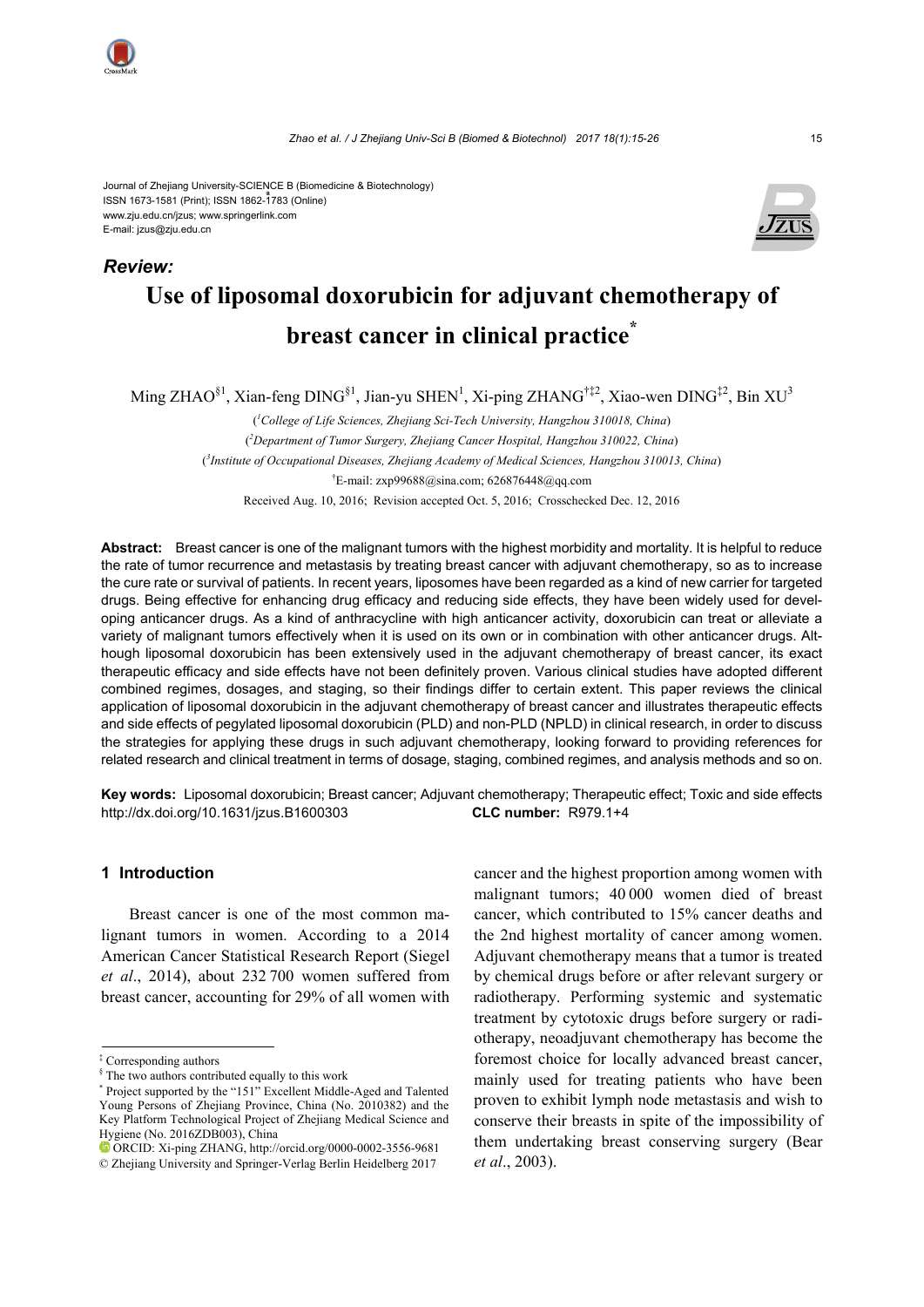As an anthracycline and chemotherapeutic drug, doxorubicin was first isolated from *Streptomyces peucetius* (Minotti *et al*., 2004). Drugs with anthracyclines as the active ingredient have been widely used for treating cancer (Hortobágyi, 1997). Clinical research and application revealed that in spite of its potential anticancer effects, doxorubicin is highly toxic, and its long-term application may cause dosedependent irreversible cardiomyopathy, severe cardiac toxicity, or liver damage, thereby limiting its application in clinical practice (Mitra *et al*., 2001; Greish *et al*., 2004). In subsequent studies, the toxicity of the drug was effectively reduced by changing its dosage (Yoo *et al*., 2002; Yokoyama, 2005), in order that it could be used more widely. Compared with diseases such as ovarian cancer, lymphoma, and leukemia, it is still at an early stage of treating breast cancer by adjuvant chemotherapy with doxorubicin. The therapeutic efficacy, toxicity, and side effects remain to be further analyzed and demonstrated.

As a phospholipid bilayer vesicle like biofilm in structure, liposome was first discovered by Bangham *et al*. (1965). Thereafter, Ryman and Whelan (1971) proposed using liposome as a drug carrier for improving drug targeting and reducing side effects. Subsequently, this drug has been explored increasingly more intensively and gradually more widely used. Current clinical studies have demonstrated that drugs with liposome as a carrier have advantages such as immunogenicity, insignificant toxicity and side effects, as well as easy adsorption (Tyagi *et al*., 2006). At present, doxorubicin, containing liposome as a drug carrier in the treatment of cancer, has been mainly divided into pegylated liposomal doxorubicin (PLD) and non-PLD (NPLD), the major difference being whether a polyethylene glycol-modified agent is contained or not.

## **2 PLD and adjuvant chemotherapy of breast cancer**

PLD has been widely used for treating recurrent ovarian cancer and its efficacy has been generally recognized (Table 1). Clinical application and research on PLD show that it can play a role in treating various malignant tumors including breast cancer. A study found that PLD can extend the disease-free survival (DFS) period for breast cancer patients at pathological stages I–III, suggesting that it may be applicable to the various pathological stages of such cancer treatment (Lu *et al*., 2016).

## **2.1 Locally advanced or recurrent breast cancer**

Many clinical studies confirmed that a combined PLD regime (e.g. with paclitaxel, docetaxel, gamcitabine, and platinum drugs) is more effective for treating patients with human epidermal growth factor receptor 2 (HER-2) positive locally advanced or recurrent breast cancer, and the use of liposome as a carrier may significantly reduce the cardiac toxicity of the drugs. A phase-II study has suggested that after

| Dosage<br>(mg/m <sup>2</sup> ) | Time<br>(week) | Periodicity<br>(cycle) | Drug combination                            | Entity/pathology                | Reference                |
|--------------------------------|----------------|------------------------|---------------------------------------------|---------------------------------|--------------------------|
| 30                             | 3              | 6                      | Gemcitabine+paclitaxel                      | Locally advanced                | Artioli et al., 2010     |
| 35                             | 3              | 6                      | Paclitaxel                                  | Locally advanced                | Gogas et al., 2002       |
| 15                             | $\overline{2}$ | 8                      | Paclitaxel                                  | Locally advanced                | Rossi et al., 2008       |
| 35                             | 3              | 6                      | Cyclophosphamide+<br>trastuzumab+paclitaxel | Locally advanced/HER-2 positive | Tuxen et al., 2014       |
| 20                             | 2              | 6                      | Cyclophosphamide                            | Locally advanced                | Dellapasqua et al., 2011 |
| 25                             | 3              | 8                      | Cisplatin+fluorouracil                      | Locally advanced/HER-2 negative | Torrisi et al., 2011     |
| 40                             | 3              | 6                      | Cyclophosphamide+<br>fluorouracil           | Metastatic                      | Rau et al., 2015         |
| 40                             | $\overline{4}$ | 6                      | Lapatinib+trastuzumab                       | Metastatic/HER-2 positive       | Pircher et al., 2015     |
| 30                             | 3              | $6 - 8$                | Docetaxel                                   | Metastatic                      | Sparano et al., 2009     |
| 20                             | 2              | 8                      |                                             | Locally advanced and metastatic | Basso et al., 2013       |
| 40                             | 4              | 6                      | Vinorelbine                                 | Metastatic                      | Addeo et al., 2008       |
| 45                             | 4              | 6                      | Capecitabine                                | Metastatic/HER-2 negative       | Smorenburg et al., 2014  |

**Table 1 Chemotherapy cycles and combination drugs related to PLD**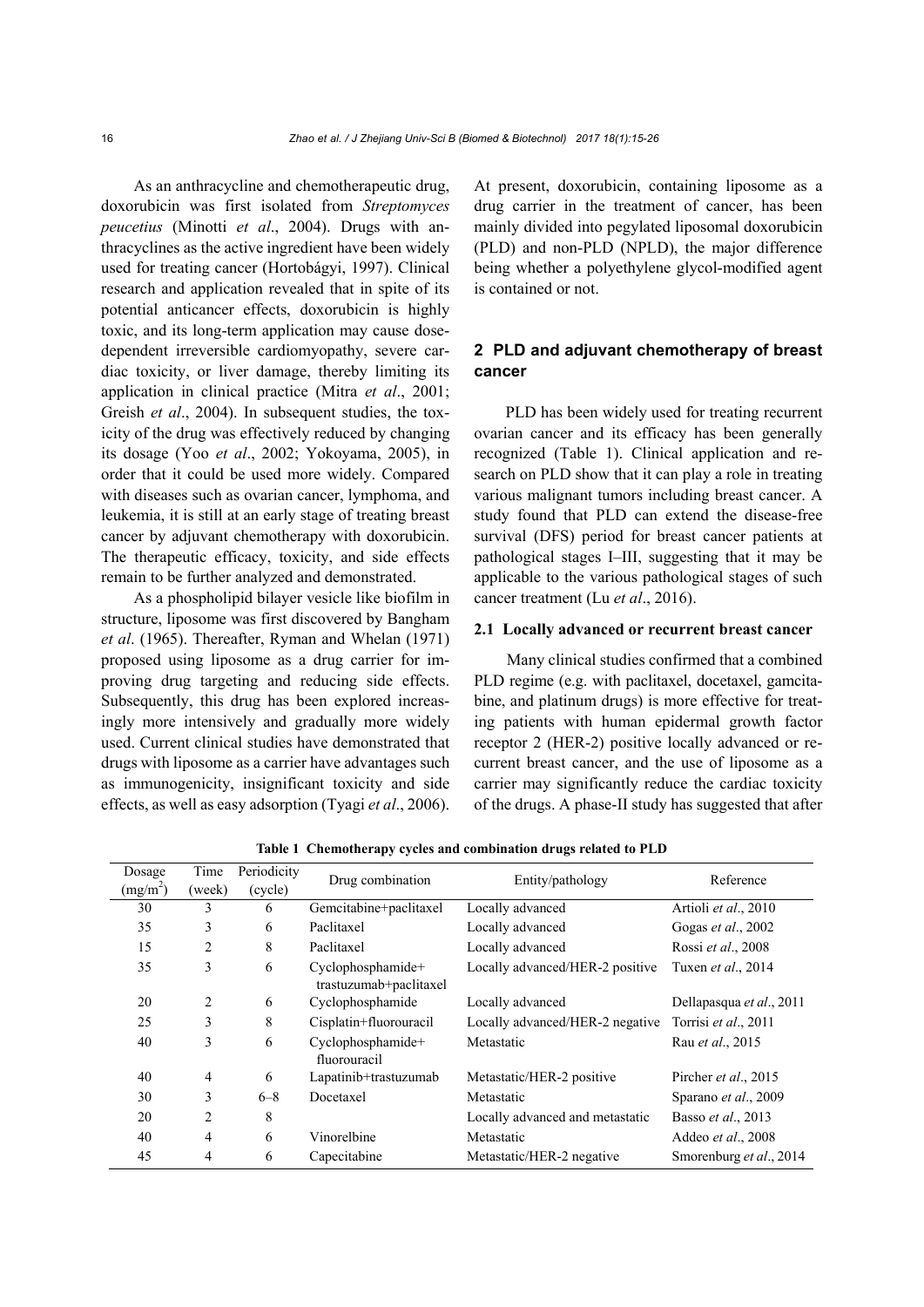6 cycles of treatment in combination with PLD (administered at 30 mg/ $m^2$  every three weeks), gemcitabine, and paclitaxel, better therapeutic efficacy was detected in patients with locally advanced breast cancer undergoing neoadjuvant chemotherapy (Artioli *et al*., 2010). In a phase-II clinical study by Gogas *et al*. (2002) suggested that 71% of patients were remitted after 6 cycles of combined therapy. This research finding further verified the activity of combined PLD and paclitaxel in neoadjuvant chemotherapy of patients with locally advanced breast cancer. Using low-dosage PLD (administered at 15 mg/m<sup>2</sup> every two weeks) in combination with paclitaxel, Rossi *et al*. (2008) evaluated its activity in neoadjuvant chemotherapy. The results suggested that the total effective rate reached 74%. In addition, a phase-II clinical study conducted by Tuxen *et al*. (2014) suggested that the combined use of PLD (administered at 35 mg/m<sup>2</sup> every three weeks) with cyclophosphamide, trastuzumab, and paclitaxel could achieve a total effective rate of 83% for patients with HER-2 positive locally advanced breast cancer. In particular, the expression level of HER-2 turned from positive into negative among a minority of patients, which indicated that this regime exhibited an extremely high pharmaceutical activity. In the above clinical studies, the adverse reactions caused by PLD mainly included hand-foot syndrome, skin toxicity, and mucosal inflammation, all of which were controllable. The patients showed no obvious cardiac toxicity and the total effective rate in the studies reached over 70%. Therefore, it may be generally confirmed that a combined PLD regime is effective and safe for neoadjuvant chemotherapy in such cases.

In addition, Dellapasqua *et al*. (2011) evaluated the role of combined PLD (administered at 20 mg/m<sup>2</sup> every two weeks) and low-dosage cyclophosphamide (50 mg/d) in the preoperative treatment of locally advanced breast cancer. The results suggested that 62.1% patients had partial responses, while the remainder showed no response. With regard to toxic and side effects, there were three patients with skin toxicity and four with hand-foot syndrome. This study showed that this regime was relatively tolerable with fewer toxicity and side effects, but also showed limited therapeutic efficacy, which revealed that it was possibly inapplicable to preoperative treatment. Torrisi *et al*. (2011) used PLD (administered at 25 mg/m2

every three weeks) in combination with cisplatin and infusional fluoruracil (CCF), evaluating the therapeutic efficacy of this combined regime in adjuvant chemotherapy of patients with HER-2 negative locally advanced and recurrent breast cancer. Clinical responses were detected in 77.5% of enrolled patients, including 3 cases with complete response (7.7%), and it was notable that all three were estrogen receptor (ER) positive. This result reminds us that CCF is possibly effective for increasing the rate of clinical response to PLD, and an ER would strengthen the activity of PLD. Karpinska *et al*. (2015) discovered that among patients with locally advanced breast cancer who undertook neoadjuvant chemotherapy of combined PLD and docetaxol, obesity would significantly reduce their total life span, but did not influence their pathological responses to drugs. All these studies have suggested that the therapeutic efficacy, toxicity, and side effects of PLD are possibly impacted by many factors when it is used for treating locally advanced breast cancer. Deeper exploration and verification will provide more references for the application of PLD in such cases.

Thermotherapy is a therapy that aims to induce apoptosis without injuring normal tissue in view of the differences between normal tissue and tumor cells in their temperature tolerance by heating systemically or locally in the human body with heat energy. In general, it is helpful for enhancing the permeability of liposome in tumor micro-vessels and promoting the accumulation of drugs in tumors (Kong *et al*., 2000). At present, existing research results suggest that it is effective for increasing the therapeutic efficacy of PLD combined with drugs. Vujaskovic *et al*. (2010) performed thermotherapy in combination with PLD and paclitaxel in different doses. The results suggested that when this method was used for neoadjuvant chemotherapy of patients with locally advanced breast cancer, the DFS rate was up to 63% and the overall survival rate reached 75% within four years. In particular, the maximum tolerated dose of both drugs could reach 75 and 175 mg/m<sup>2</sup>, respectively. In addition, this study also discovered that patients' pathological response rate was significantly related to thermal dose, perhaps because it was related to tumor vascular permeability and oxygen content being increased by thermotherapy, thus playing its role in strengthening its therapeutic efficacy. Another phase-I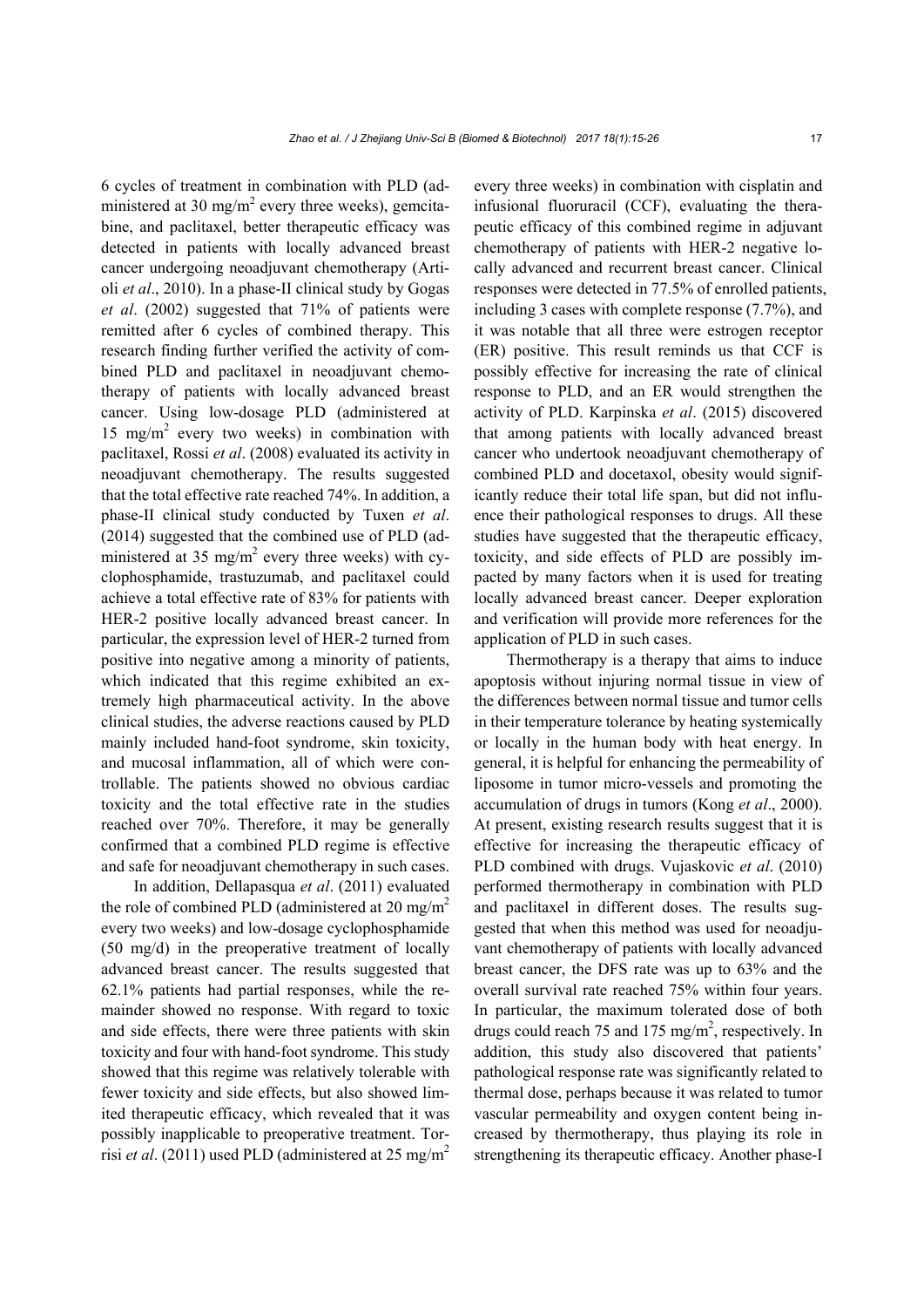clinical study showed that, for patients with locally recurrent breast cancer, the maximum tolerated dose was 50 mg/m<sup>2</sup> when the low-temperature liposomal doxorubicin was used together with mild local thermotherapy. The main III–IV grades adverse reactions of patients included decreased leucocytes and a total effective rate of 48% (Zagar *et al*., 2014). On the premise of guaranteeing safety, subsequent studies may further explore the optimal combined regime of thermotherapy and PLD.

The results of various clinical studies have suggested that a combined PLD regime exhibits remarkable therapeutic efficacy for treating HER-2 positive and negative breast cancer. Nevertheless, some studies have also shown that for triple negative breast patients, PLD-based adjuvant therapy may be performed as an alternative to those adjuvant therapies without the presence of PLD, but that it may increase hand-foot syndrome (Lien *et al*., 2014). Franchina *et al*. (2012) treated two triple negative breast cancer patients with skin metastasis by combining PLD with gemcitabine. The overall survival of these two patients was extended to 19 and 31 months, respectively. This result suggested that PLD was possibly also effective for treating triple negative breast cancer patients, although this awaits verification.

#### **2.2 Metastatic breast cancer**

In spite of its less frequent application in metastatic breast cancer, PLD has been demonstrated to be significantly effective for treating the cancer. For instance, some studies have discovered in mouse models that PLD exhibited better pharmacokinetics than traditional doxorubicin in breast cancer metastasis (Anders *et al*., 2013). Wu *et al*. (2014) discovered in a mouse model that PLD was effective for increasing the efficacy of PLD in delivering PLD and combatting cancer for patients with breast cancer brain metastasis by PLD and short-term focused ultrasound thermotherapy.

Clinical studies have demonstrated the effects of using PLD for adjuvant chemotherapy of advanced and metastatic breast cancer. Rau *et al*. (2015) evaluated the effect and safety of salvage chemotherapy for treating metastatic breast cancer with PLD  $(40 \text{ mg/m}^2)$ +cyclophosphamide  $(500 \text{ mg/m}^2)$  and 5-fluorouracil  $(500 \text{ mg/m}^2)$  with the presence of paclitaxel in a phase-II clinical study. The results

showed that the total effective rate was 41.9% among 45 patients, whose median progression-free survival was 8.2 months and total median survival was up to 36.6 months. In another phase-II clinical study, Pircher *et al*. (2015) performed adjuvant chemotherapy for patients with advanced HER-2 positive breast cancer by PLD (administered at 40 mg/m<sup>2</sup> every four weeks) in combination with lapatinib and trastuzumab. The results showed that the total effective rate was 54% among patients, whose median progression-free survival was 5.8 months and median overall survival was 23.3 months. In a phase-III clinical study, Sparano *et al*. (2009) compared the combined PLD (administered at 30 mg/m<sup>2</sup> every three weeks) and docetaxol with the separate use of docetaxol. The results showed that, compared with single use of docetaxol, the combined regime did not only increase the total effective rate from 25% to 36%, but also prolonged the median time to tumor progression from 7.0 to 9.8 months. In all above clinical studies, patients exhibited no evident cardiac toxicity, and controllable hand-foot syndrome was also a toxic and side effect induced by PLD. A phase-II study shows that those patients with metastatic breast cancer treated by many chemotherapies including doxorubicin, taxane, and PLD  $(25 \text{ mg/m}^2)$ , once in two weeks), to a certain extent, experience a prolonged survival time with lower toxicity (Jehn *et al*., 2016). It is clear that a combined PLD regime is effective for neoadjuvant chemotherapy of advanced breast cancer.

#### **2.3 Elderly patients**

At present, it is still a challenge to determine how to treat elderly patients with breast cancer. Thus, some studies have specially evaluated the role of a combined PLD regime in chemotherapy of elderly patients with breast cancer and adopted dosages similar to other clinical studies. Basso *et al*. (2013) examined the therapeutic efficacy of PLD (administered at 20 mg/m<sup>2</sup> every two weeks) for elderly patients with advanced breast cancer, and all patients enrolled were older than 70 years, among whom the total effective rate was 33.3% and the average median time to tumor progression was 10.3 months. Observed III–IV grades toxic and side effects included a small amount of anemia, mocusal inflammation, infection, pulmonary embolism, but no cardiac toxicity. Addeo *et al*. (2008) evaluated the combined regime of PLD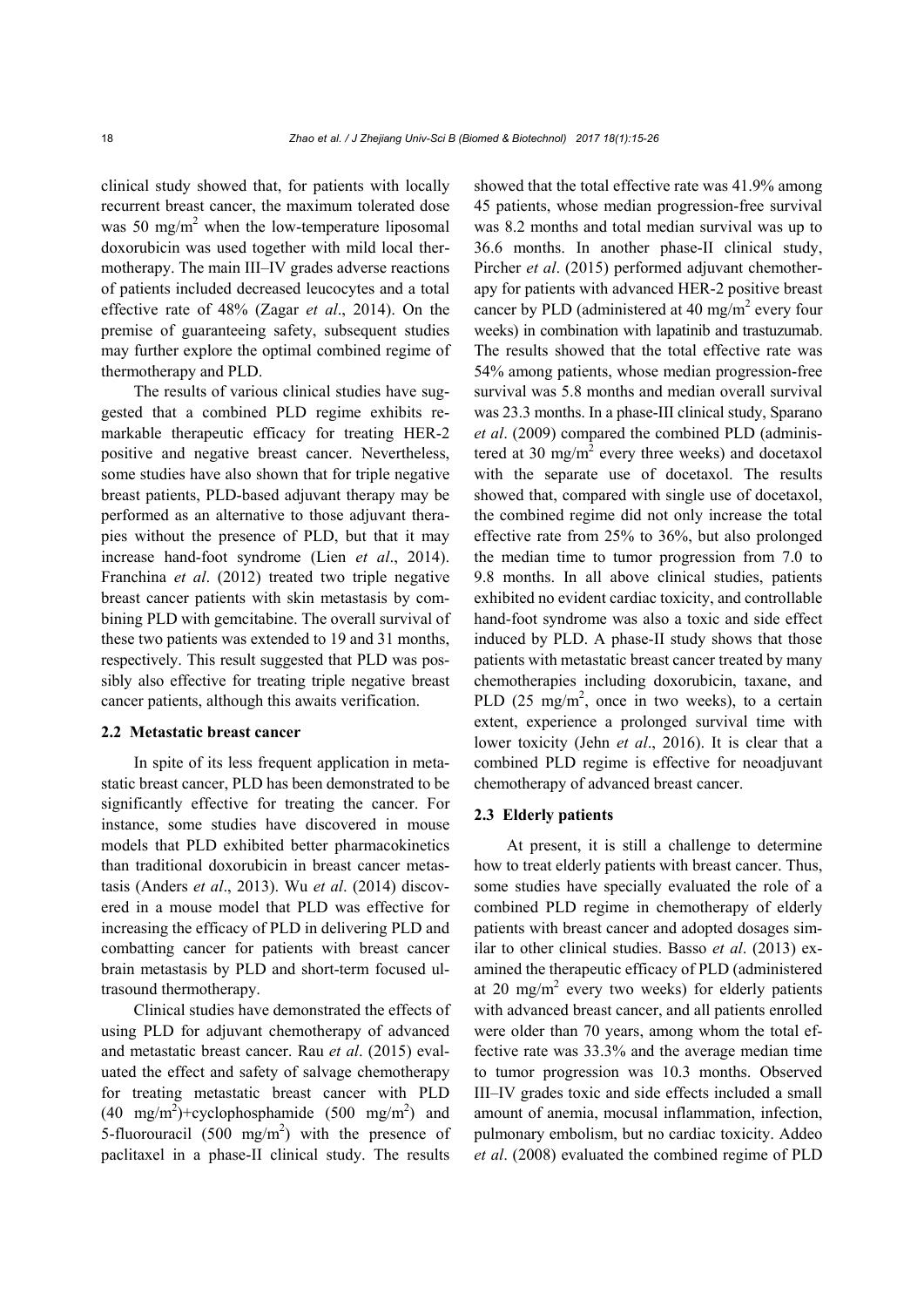(administered at 40 mg/m<sup>2</sup> every four weeks) and navelbine (administered at  $25 \text{ mg/m}^2$  every four weeks) and its therapeutic efficacy for first-line chemotherapy of elderly patients with metastatic breast cancer. The results showed that the total effective rate was 50% among 34 enrolled patients, among whom 3 patients with complete remission survived for over a year. Neutropenia was observed among these three patients, who had neither other toxic nor side effects. The research suggested that this combined regime was more suitable for elderly patients with metastatic breast cancer. In their phase-III clinical study, Smorenburg *et al*. (2014) compared PLD (administered at 45 mg/m<sup>2</sup> every four weeks) with capecitabine in first-line chemotherapy of elderly patients with metastatic breast cancer in terms of their therapeutic efficacy and safety, while the patients were mostly HER-2 negative. The results indicated that both drugs were similar in therapeutic effects and safety among elderly patients, whereas the patients over 80 years could seldom undertake the chemotherapy.

Research has intensified, and there have been studies aiming to improve the specific application of PLD in adjuvant chemotherapy of breast cancer. For instance, Goel and Gude (2014) discovered that combined PLD and pentoxifylline were effective in combatting breast cancer and cell metastasis in vivo and in vitro. According to numerous studies, when PLD was used for adjuvant chemotherapy of breast cancer, hand-foot syndrome was the major adverse reaction. It was discovered by Templeton *et al*. (2014) that anti-perspirant containing aluminum chloride was effective for alleviating PLD-induced grades II–III hand-foot syndrome. There is still great potential for improving the therapeutic efficacy of PLD for neoadjuvant therapy of breast cancer. Although the

toxic and side effects of PLD may be greatly ameliorated by the presence of liposome, it is also necessary to design regimens for alleviating the effects.

## **3 NPLD and adjuvant chemotherapy of breast cancer**

At present, NPLD is mainly aimed at patients with breast cancer, especially those with metastatic breast cancer (Table 2). From a regression analysis, it is clear that it has become one of the most common drugs for first-line chemotherapy of breast cancer in clinical practice. Its toxic and side effects are mostly grades II and III with relatively low cardiac toxicity (Palmieri *et al*., 2014). Different from PLD, NPLD does not contain any poly(ethylene glycol) (PEG) modifier, and exhibits a short half-life in vivo. Therefore, the dosage of NPLD is significantly higher than that of PLD in clinical research and generally ranges from 50 to 70 mg/m<sup>2</sup>, administered every three weeks.

### **3.1 Metastatic breast cancer**

#### 3.1.1 HER-2 positive

Studies have shown that the efficacy of PLD is significantly connected with the HER-2 level of patients, and this also seems to be true for NPLD, i.e. its efficacy is more obvious for HER-2 positive patients. In GEICAM 2003-03 research (Antón *et al*., 2011), the combined regime of NPLD  $(50 \text{ mg/m}^2)$ +paclitaxel  $(60 \text{ mg/m}^2)$ +trastuzumab  $(2 \text{ mg/kg})$  contributed to pathologic complete remission of 42% of patients with HER-2 positive metastatic breast cancer who undertook neoadjuvant chemotherapy, and then 71% of patients received breast conserving surgery.

| Dosage<br>(mg/m <sup>2</sup> ) | Time<br>(week) | Periodicity<br>(cycle) | Drug combination            | Entity/pathology          | Reference               |
|--------------------------------|----------------|------------------------|-----------------------------|---------------------------|-------------------------|
| 50                             | 3              | 6                      | Trastuzumab+paclitaxel      | Metastatic/HER-2 positive | Antón et al., 2011      |
| 60                             | 3              | 6                      | Trastuzumab+paclitaxel      | Metastatic/HER-2 positive | Saracchini et al., 2013 |
| 50                             | 3              | 6                      | Trastuzumab+paclitaxel      | Metastatic/HER-2 positive | Gavilá et al., 2015     |
| 50                             | 3              | 6                      | Trastuzumab+paclitaxel      | Metastatic/HER-2 positive | Baselga et al., 2014    |
| 60                             | 3              | 6                      | Cyclophosphamide+paclitaxel | Metastatic/HER-2 negative | Vici et al., 2014       |
| $50 - 60$                      | 3              | 6                      | Gemcitabine+paclitaxel      | Locally advanced          | Schmid et al., 2005b    |
| 60                             | 3              | 6                      | Gemcitabine+paclitaxel      | Early stage               | Schmid et al., 2005a    |

**Table 2 Chemotherapy cycles and combination drugs related to NPLD**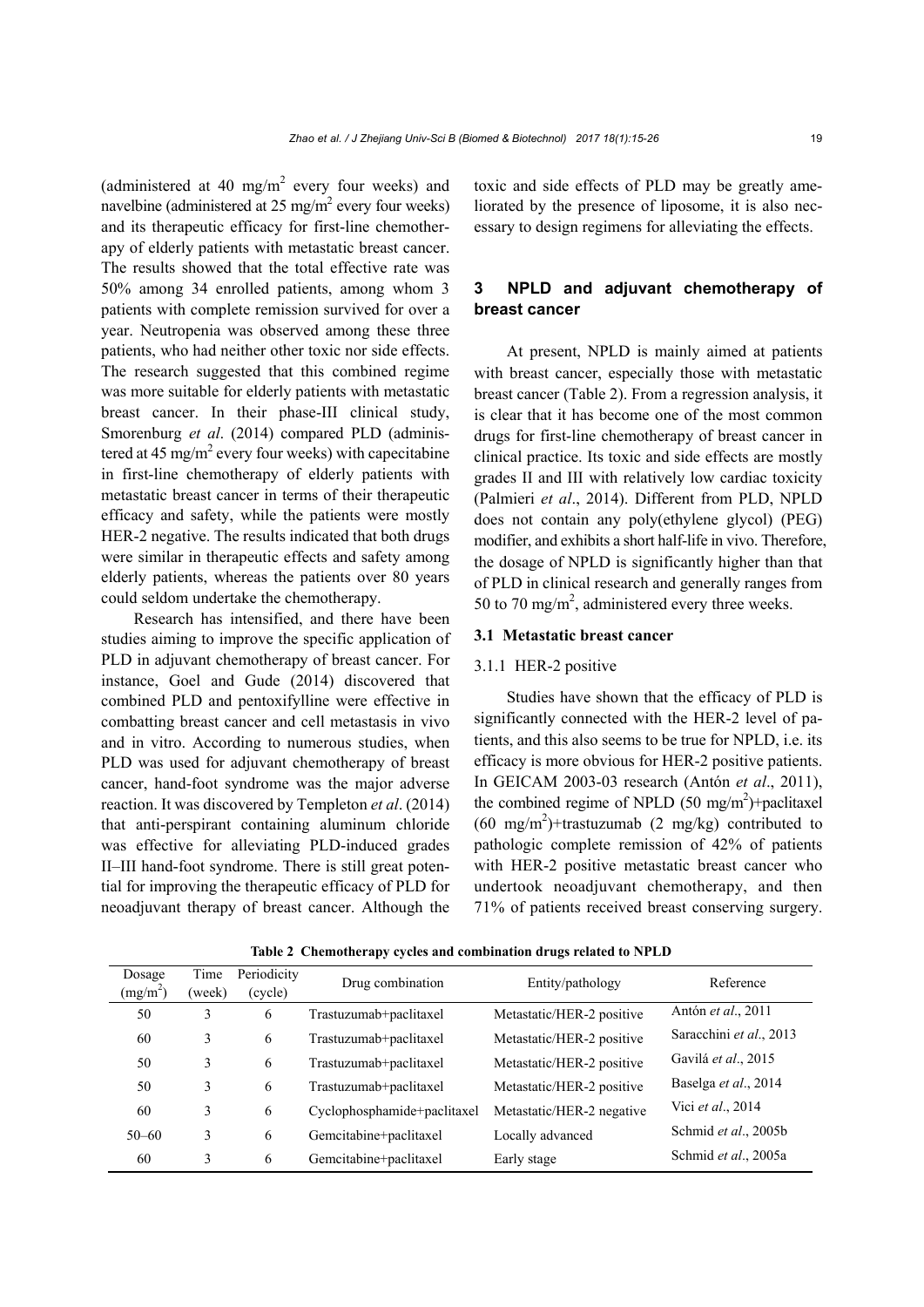Detected grades III–IV adverse reactions mainly included neutropenia and fatigue. Grade II cardiac toxicity (declined atrial ejection fraction) was also detected in nine patients, while no heart failure was found. Aiming at patients with HER-2 positive metastatic breast cancer, another phase-II clinical study evaluated the effects of combined NPLD (60 mg/m<sup>2</sup>), paclitaxel (60 mg/m<sup>2</sup>), and trastuzumab (2 mg/kg) for primary systemic treatment of breast cancer. Among 39 patients, complete remission and partial remission were detected in over 17 and 19 patients, respectively. After medication, possible cardiac toxicity of trastuzumab was not detected among patients (Saracchini *et al*., 2013). Gavilá *et al*. (2015) assessed the therapeutic efficacy and safety of NPLD in neoadjuvant chemotherapy of metastatic breast cancer, including the combination of NPLD  $(50 \text{ mg/m}^2)$  with trastuzumab (2 mg/kg) and paclitaxel (80 mg/m<sup>2</sup>). The results suggested that partial remission was detected in 36 patients (63%), and another 12 patients (21%) tended to be partially remitted. Additionally, no cardiac toxicity was detected in those patients. Subsequently, Baselga *et al*. (2014) compared the combined regime of NLDP  $(50 \text{ mg/m}^2)$ , trastuzumab  $(2 \text{ mg/kg})$ , and paclitaxel  $(80 \text{ mg/m}^2)$  (MTP group) with trastuzumab combined with paclitaxel (TP group) among patients with HER-2 positive metastatic breast cancer. The median overall survival was 33.6 and 28.9 months for MTP and TP groups, respectively. It is thus clear that NPLD is effective for prolonging the survival of patients. The patients of the MTP group had a little more adverse reactions, but their cardiac toxicity did not increase significantly. In addition, this study also found that NPLD exhibited more remarkable effects in treating receptor ER and progesterone receptor (PR)-negative patients, so more in-depth clinical trials could be conducted. Apparently, without inducing cardiac toxicity, a combined regime of NPLD, trastuzumab, and paclitaxel is highly effective for treating patients with HER-2 positive metastatic breast cancer, and in particular, exhibits a considerably high complete remission rate (Uriarte-Pinto *et al*., 2016).

## 3.1.2 HER-2 negative

There are relatively few reports on the application of NPLD in the neoadjuvant chemotherapy of patients with HER-2 negative breast cancer, but current studies showed that its efficacy for patients with

HER-2 negative breast cancer might be also ideal. Vici *et al*. (2014) evaluated the efficacy of combined NPLD (60 mg/m<sup>2</sup>), cyclophosphamide (60 mg/m<sup>2</sup>), and paclitaxel  $(100 \text{ mg/m}^2)$  in neoadjuvant chemotherapy of metastatic breast cancer and patients' tolerance to this combined regime. The study included 50 patients with HER-2 negative breast cancer, who were treated through four cycles in total. The results showed that 10 patients achieved pathological complete remission (20.0%) and 35 patients were detected with pathological partial remission (67.5%), among whom, the pathological partial remission rate was 37.5% among patients with triple negative breast cancer. As observed, myelosuppression and hand-foot syndrome were the most frequent toxic and side effects of this combined regime, which had insignificant cardiac toxicity. In the combined regime of this study, cyclophosphamide is used as an alternative to trastuzumab (which is commonly used for chemotherapy of HER-2 positive patients), in order that relatively good effects could be achieved by combined NPLD, cyclophosphamide, and paclitaxel in treating HER-2 negative patients. Provided that this conclusion can be further verified, the application of NPLD in neoadjuvant chemotherapy of breast cancer will be greatly expanded.

In addition, a single-center retrospective analysis showed that NLPD combined with cyclophosphamide was significantly effective for treating brain metastasis in patients with breast cancer (total effective rate of these patients was 50% and overall survival was 23 months) without any grades III–IV adverse reactions (Linot *et al*., 2014). Therefore, this is a viable chemotherapy for such patients before their brain radiotherapy.

#### **3.2 Early or locally advanced breast cancer**

Although a combined PLD regime is used as a major alternative in neoadjuvant chemotherapy of early or locally advanced breast cancer, some studies suggested that NPLD is also effective for treating such breast cancer. By retrospective analysis, Davidson *et al*. (2014) evaluated the effectiveness and safety of a combined NPLD regime for treating patients with early breast cancer. The results showed that five-year DFS rate of patients was up to 86% and the mean of left ventricular ejection fraction (LVEF) was still greater than 55%. In addition, the value of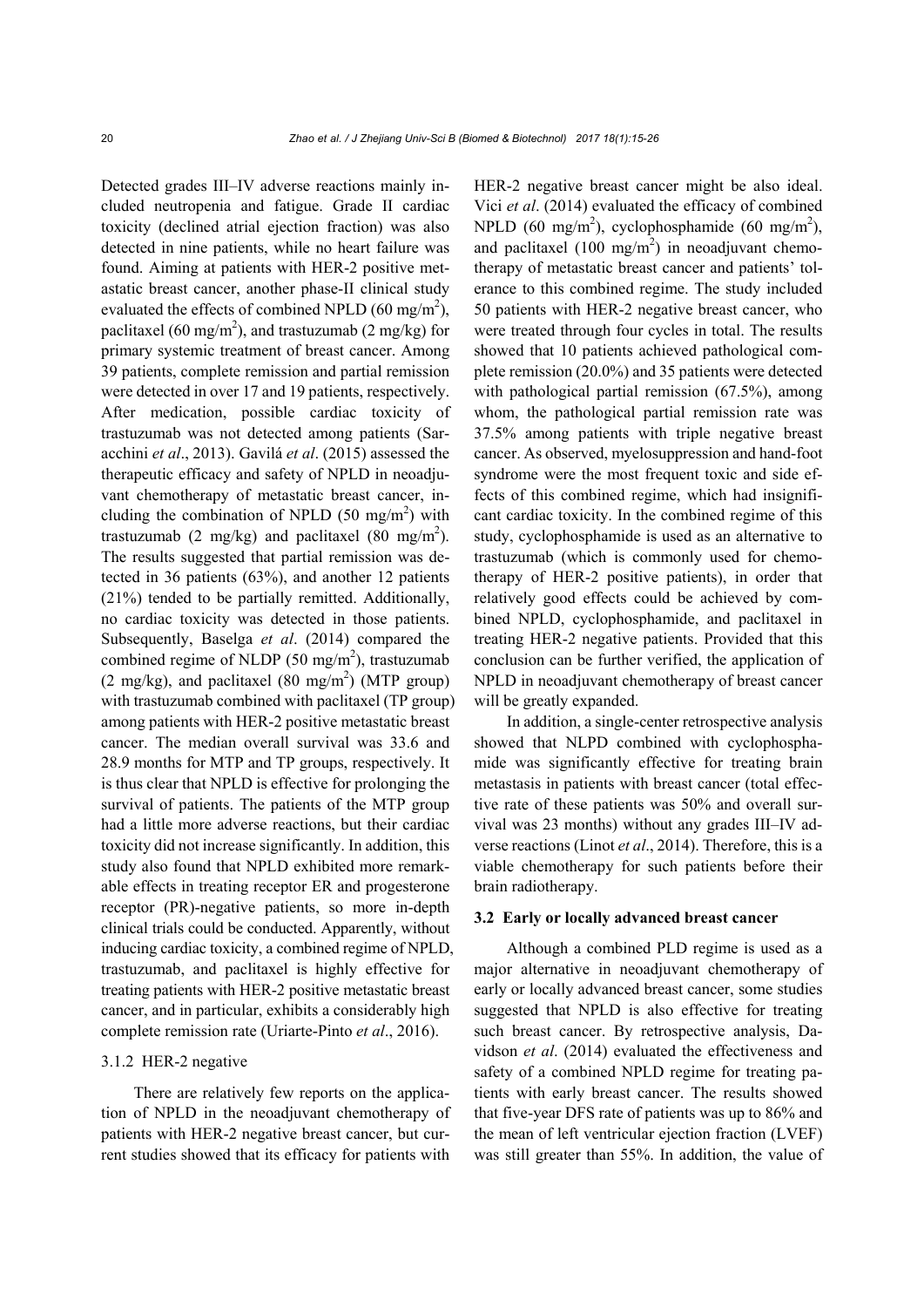LVEF was not affected by the combined use with trastuzumab nor patients' age. Therefore, better tolerance and efficacy are detected in patients with early breast cancer when NPLD is used. In an earlier phase-I clinical study, a combined regime of NPLD  $(50-60 \text{ mg/m}^2)$ +gemcitabine  $(350-400 \text{ mg/m}^2)$ + paclitaxel  $(60-75 \text{ mg/m}^2)$  induced clinical remission among 83% of patients with locally advanced breast cancer. In this study, adverse reactions of patients mainly included stomatitis, nausea, diarrhea, infection, and constipation, while heart, kidney, lung, or neurotoxicity was not detected. Therefore, NPLD is considered to be able to enter phase-II clinical research in neoadjuvant chemotherapy of breast cancer (Schmid *et al*., 2005a). In addition, Schmid *et al*. (2005b) found from a phase-II clinical study that a combination of NPLD  $(60 \text{ mg/m}^2)$ , paclitaxel (75 mg/m<sup>2</sup>), and gemcitabine (350 mg/m<sup>2</sup>) in the initial chemotherapy of breast cancer achieved a remission rate of 80% among phases II–III patients, and complete clinical remission was detected in about 25% of patients. In terms of side effects, only above grade III was reached by myelosuppression, and non-hematologic adverse reactions were mild. Hence, this regime is significantly effective for treating early breast cancer and deemed to be suitable for entering the stage of phase-III clinical research.

## **4 Strategies for applying PLD/NPLD in adjuvant chemotherapy of breast cancer**

## **4.1 Research and application based on** *HER-2*  **gene level**

*HER-2* gene amplification is one of most important factors that affect breast cancer growth and metastasis, while identification of *HER-2* gene over-expression is also an important index for developing pertinent therapeutic schemes for treating breast cancer. For example, trastuzumab, pertuzumab, and some small molecule tyrosinase inhibitors generally only play roles in HER-2 positive breast cancer patients (Gagliato *et al*., 2016). PLD-related clinical research suggests that PLD is significantly effective in treating both HER-2 positive and negative patients. In general, higher metastases, especially visceral metastasis and brain metastasis, are detected in triple negative breast cancer (O'Reilly *et al*., 2016). Although both PLD and NPLD are found to inhibit tumor metastasis, current research findings showed that the efficacy of PLD in triple negative breast cancer patients is insignificant. NPLD-related clinical studies pay more attention to exploring HER-2 positive metastatic breast cancer, but rarely suggest significant efficacy of NPLD for treating patients with HER-2 negative breast cancer (Linot *et al*., 2014). This remains to be verified by more studies. In fact, although HER-2 level has been adopted as a reference index of doxorubicin in clinical practice, the specific interaction mechanism between both them has not yet been discovered, so the scope of clinical application of PLD/NPLD needs to be further clarified.

## **4.2 Optimization of combined regime**

For cancer chemotherapy, reasonably combined chemotherapy of multiple drugs is significantly more effective than a single drug. At present, a CAF (cyclophosphamide, doxorubicin (adriamycin), and fluorouracil) regime has become one of the internationally recognized regimes with better efficacy in the neoadjuvant chemotherapy of breast cancer. Higher cardiac toxicity is the major problem of this regime. According to many clinical research findings mentioned in this paper, the application of liposome as a carrier may significantly reduce the cardiac toxicity of doxorubicin, so that it can become an effective and safe combined regime. Currently, the optimal combined regimen based on PLD/NPLD needs to be further optimized. Given the different combined regimes of clinical studies, and the fact that the pathological information of patients also differs, it appears to be unreasonable to discuss the optimal combined regime based on such information. Therefore, it would be helpful for developing or optimizing the optimal combined regime based on PLD/NPLD by systematically comparing and exploring multiple combinations.

#### **4.3 Rationalization of dosage and cycle**

The most suitable dosage and cycle of PLD/ NPLD-based neoadjuvant chemotherapy of breast cancer have not yet been conclusively decided. Most regimes refer to other PLD/NPLD-based therapies to tackle tumors in terms of their dosage and cycle. Based on the above clinical studies, PLD is mainly administered at  $15-20$  mg/m<sup>2</sup> every two weeks, 25–35 mg/m<sup>2</sup> every three weeks, or 40–45 mg/m<sup>2</sup>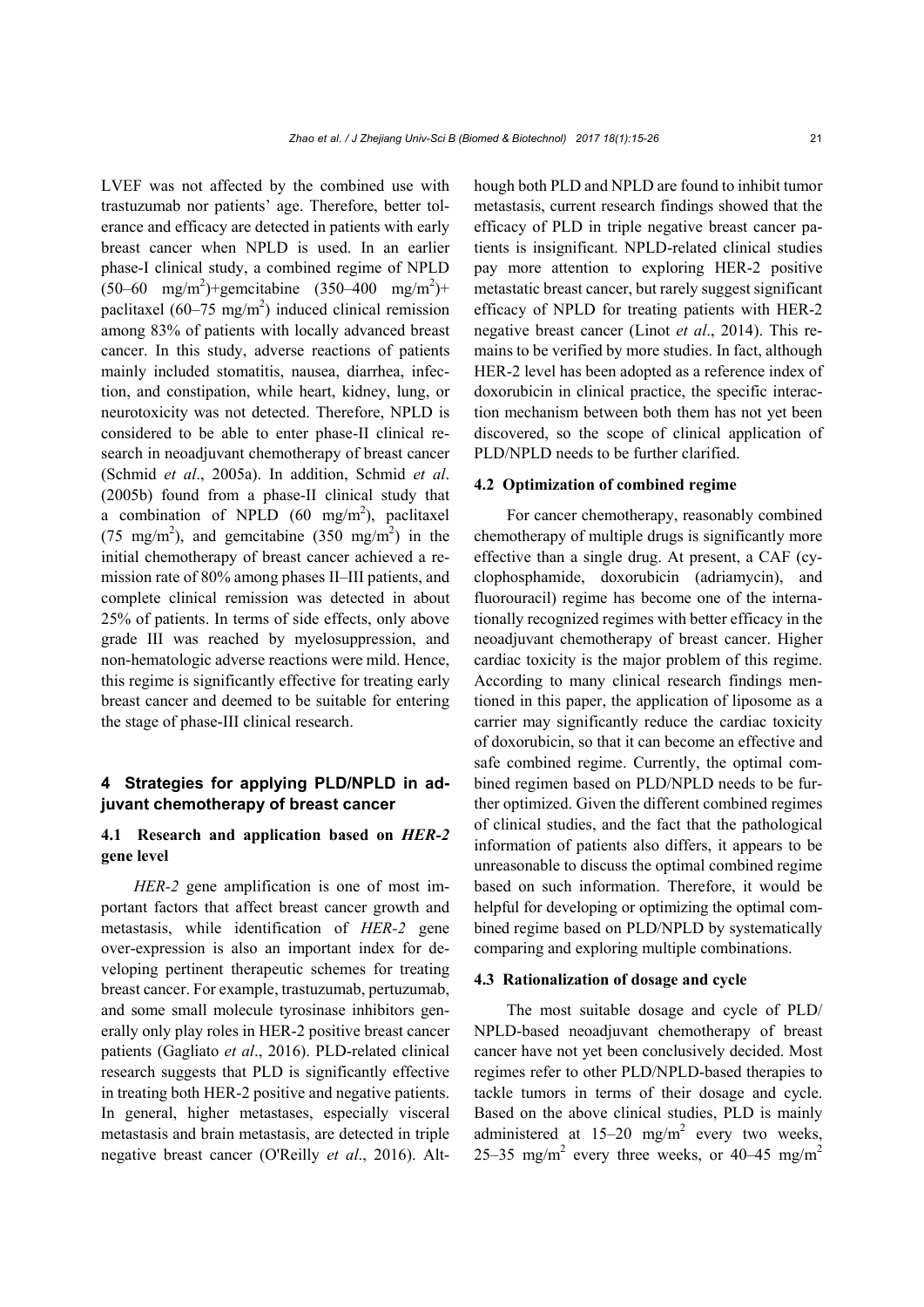every four weeks, while NPLD is primarily administered at 50–70 mg/m<sup>2</sup> every three weeks. Although clinical studies on different dosages and cycles can show a certain effect, determining the optimum dosage and cycle needs further work. In particular, given patients of different pathological statuses or at different stages of chemotherapy, the best dosage and cycle are likely to differ, and the best dosage and cycle under different combination programs may also be different. Therefore, a research program, with systematic comparison on efficacy and side effects of different dosages and cycles to the same class of patients is very important to be able to make the most rational use of PLD/NPLD in neoadjuvant chemotherapy for breast cancer. In addition, the use of PLD/NPLD within the range will not produce serious toxic and side effects, and in clinical studies of using high-dosage PLD/NPLD, the patients' adverse reactions have no significant increase. This suggests that future clinical studies can try adding a small dosage in order to achieve better efficacy without compromising safety.

#### **4.4 Molecular index and prognosis**

At the molecular level, the malignancy of breast cancer, the possibilities of invasion, recurrence, and metastasis as well as the prognosis are evaluated, in order to make up for the deficiencies of prognostic evaluation in the clinical setting and pathology. This can provide evidence for further developing reasonable regimes for adjuvant therapies. In recent years, researchers have discovered from pathological typing that many kinds of molecules can be used as prognostic indicators of neoadjuvant chemotherapy of breast cancer. For instance, over-expression of FOXA1 protein and BCL-2 protein are deemed to be negatively correlated to prognosis of ER positive breast cancer and triple negative breast cancer (Abdel-Fatah *et al*., 2013; Xu *et al*., 2015), while over-expression of the LC3B protein is considered to have a positive correlation with the prognosis of locally advanced breast cancer (Chen *et al*., 2013).

At present, although a lot of molecular prognostic indices of neoadjuvant chemotherapy for breast cancer have been found, very few studies have focused on exploring those indices in a single regime. In terms of doxorubicin, Kim *et al*. (2015) studied and proposed that *ABCB1* gene polymorphism may be considered as a prognostic index of patients with breast cancer undertaking combined PLD and docetaxel neoadjuvant chemotherapy. This study found that the 3435TT subtype of *ABCB1* gene contributed to a longer overall survival of patients after their treatment. More studies of this type would provide more references for rational improvement of neoadjuvant chemotherapy with the presence of liposomal doxorubicin.

## **4.5 Statistical analysis based on a large number of samples**

Although clinical experimental results on small samples have shown the roles of PLD/NPLD in neoadjuvant chemotherapy of breast cancer, there are differences among the results, and the evaluation criteria are not the same in each case. Therefore, the results of statistical analysis incorporating several studies are highly valuable as a reference. For example, the latest meta-analysis suggested that patients' total effective rate in LD-based neoadjuvant chemotherapy of breast cancer was significantly higher compared with traditional chemotherapy with doxorubicin, and the cardiac toxicity of the chemotherapy declined significantly (Xing *et al*., 2015). Furthermore, the progression-free survival and total survival of patients increased when liposomal doxorubicin was used, whereas it showed no significant statistical difference from traditional therapy with doxorubicin. Another meta-analysis suggests that, compared to the animal model, the effect of PLD is not significantly enhanced compared with the traditional doxorubicin, and an optimized dosage regimen and method are still needed (Petersen *et al*., 2016). With the performance of ongoing clinical studies, different objects may be set for comparison in such analysis, so as to obtain more valuable information, which may be further verified by pertinent clinical studies.

## **5 Conclusions**

Anthracyclines play important roles in neoadjuvant chemotherapy of breast cancer, where the combination with doxorubicin is one of the major medication strategies. Although their efficacy has been fully recognized, some problems that emerge during the medication remain to be solved, including the side effects of cardiac toxicity. However, the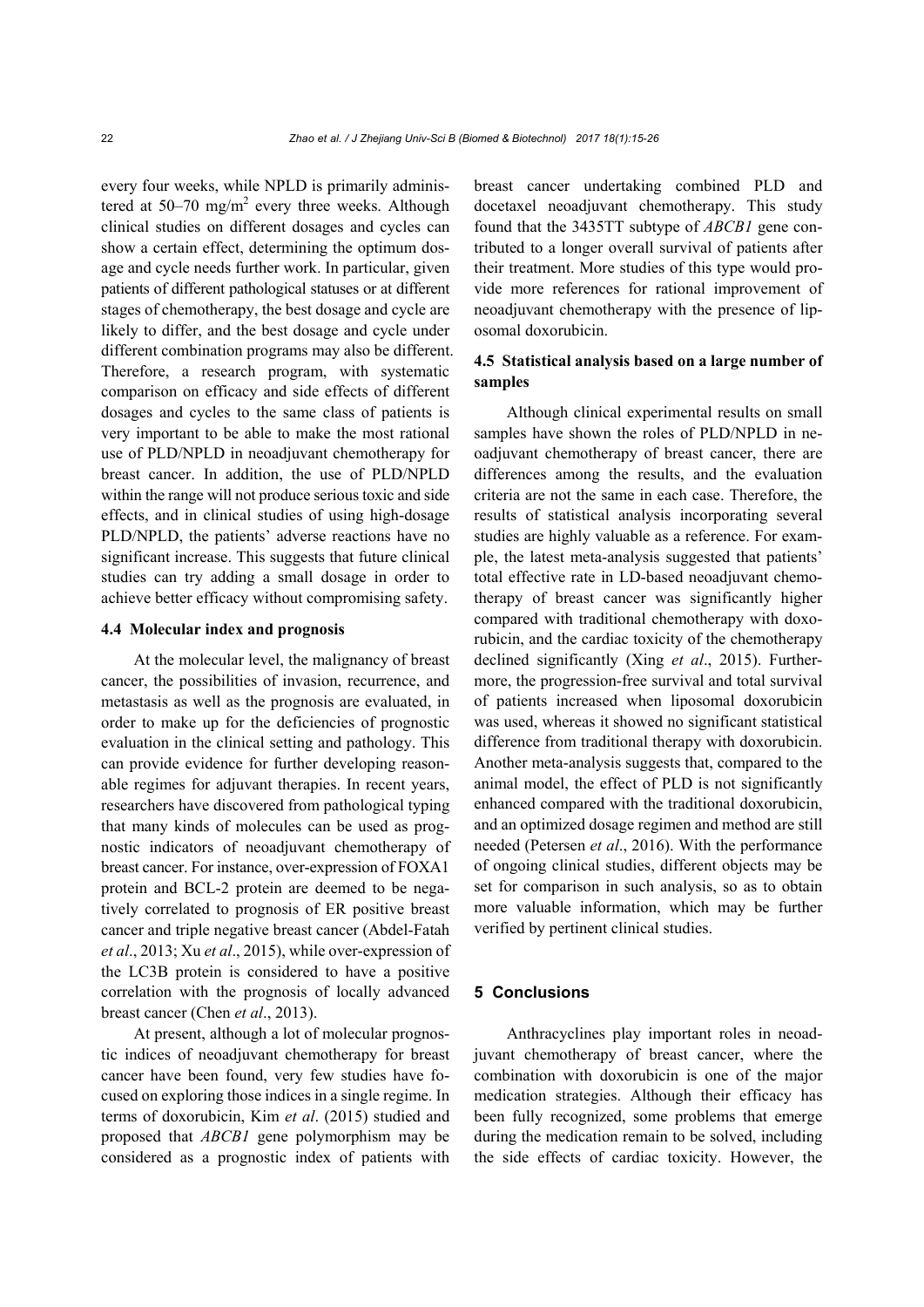application of liposomes as carriers can, to a considerable extent, solve these problems. By reviewing numerous clinical research findings, it can be seen that the toxic and side effects of chemotherapy with PLD mainly include myelosuppression, hand-foot syndrome, and stomatitis, all of which can be effectively controlled (Duggan and Keating, 2011). Likewise, NPLD clinical studies also consistently show that PLD does not have obvious cardiac toxicity. The efficacy of a combined PLD/NPLD regime in the neoadjuvant chemotherapy of breast cancer is also affirmed by clinical studies, especially for patients with an HER-2 positive receptor. PLD and NPLD have been examined in corresponding clinical studies in each pathological stage of breast cancer, and both of them exhibited good efficacy in most physiological stages. In 2010, some oncologists, pharmacologists and cardiologists held a meeting in Florence, Italy and reached a consensus that PLD/NPLD should be used for treating tumors like breast cancer in place of traditional doxorubicin (Airoldi *et al*., 2011).

On the other hand, current PLD/NPLD clinical studies also have some limitations. Firstly, the combined regime, dosage, patients' pathological information, and evaluation methods of various studies are different. It is difficult to know which regime is most effective for treating patients with breast cancer whose pathological typing differs, so the possibility of improvement of the medication is limited. Secondly, the sample size of clinical studies is generally small and research findings are influenced by many factors. In this case, the conclusions could be inconsistent with the real situation because of random errors. In addition, the specific mechanism of the role of PLD/NPLD in breast cancer treatment remains unclear, so there is a lack of powerful theoretical support for all research findings. Univariate comparative research, data analysis of numerous data, and further fundamental research will be helpful in solving the above problems. In summary, new anthracyclines, PLD and NPLD, significantly reduce toxic and side effects while maintaining their efficacy, and it is expected to become one of drugs indispensable for adjuvant chemotherapy of breast cancer.

## **Compliance with ethics guidelines**

Ming ZHAO, Xian-feng DING, Jian-yu SHEN, Xi-ping ZHANG, Xiao-wen DING, and Bin XU declare that they have no conflict of interest.

The article does not contain any studies with human or animal subjects performed by any of the authors.

#### **References**

- Abdel-Fatah, T.M., Perry, C., Dickinson, P., *et al*., 2013. Bcl2 is an independent prognostic marker of triple negative breast cancer (TNBC) and predicts response to anthracycline combination (ATC) chemotherapy (CT) in adjuvant and neoadjuvant settings. *Ann. Oncol.*, **24**(11):2801-2807. http://dx.doi.org/10.1093/annonc/mdt277
- Addeo, R., Faiola, V., Guarrasi, R., *et al*., 2008. Liposomal pegylated doxorubicin plus vinorelbine combination as first-line chemotherapy for metastatic breast cancer in elderly women > or =65 years of age. *Cancer Chemother. Pharmacol.*, **62**(2):285-292.

http://dx.doi.org/10.1007/s00280-007-0605-6

- Airoldi, M., Amadori, D., Barni, S., *et al*., 2011. Clinical activity and cardiac tolerability of non-pegylated liposomal doxorubicin in breast cancer: a synthetic review. *Tumori*, **97**(6):690-692.
- Anders, C.K., Adamo, B., Karginova, O., *et al*., 2013. Pharmacokinetics and efficacy of PEGylated liposomal doxorubicin in an intracranial model of breast cancer. *PLoS ONE*, **8**(5):e61359. http://dx.doi.org/10.1371/journal.pone.0061359
- Antón, A., Ruiz, A., Plazaola, A., *et al*., 2011. Phase II clinical trial of liposomal-encapsulated doxorubicin citrate and docetaxel, associated with trastuzumab, as neoadjuvant treatment in stages II and IIIA HER-2-overexpressing breast cancer patients. GEICAM 2003-03 study. *Ann. Oncol*., **22**(1):74-79. http://dx.doi.org/10.1093/annonc/mdq317
- Artioli, G., Mocellin, S., Borgato, L., *et al*., 2010. Phase II study of neoadjuvant gemcitabine, pegylated liposomal doxorubicin, and docetaxel in locally advanced breast cancer. *Anticancer Res.*, **30**(9):3817-3821.
- Bangham, A.D., Standish, M.M., Watkins, J.C., 1965. Diffusion of univalent ions across the lamellae of swollen phospholipids. *J. Mol. Biol*., **13**(1):238-252. http://dx.doi.org/10.1016/S0022-2836(65)80093-6
- Baselga, J., Manikhas, A., Cortés, J., *et al*., 2014. Phase III trial of nonpegylated liposomal doxorubicin in combination with trastuzumab and paclitaxel in HER-2-positive metastatic breast cancer. *Ann. Oncol.*, **25**(3):592-598. http://dx.doi.org/10.1093/annonc/mdt543
- Basso, U., Roma, A., Brunello, A., *et al*., 2013. Bi-weekly liposomal doxorubicin for advanced breast cancer in elderly women (≥70 years). *J. Geriatr. Oncol*., **4**(4):340-345. http://dx.doi.org/10.1016/j.jgo.2013.07.004
- Bear, H.D., Anderson, S., Brown, A., *et al*., 2003. The effect on tumor response of adding sequential preoperative docetaxel to preoperative doxorubicin and cyclophosphamide: preliminary results from National Surgical Adjuvant Breast and Bowel Project Protocol B-27. *J. Clin. Oncol*., **21**(22):4165-4174.

http://dx.doi.org/10.1200/JCO.2003.12.005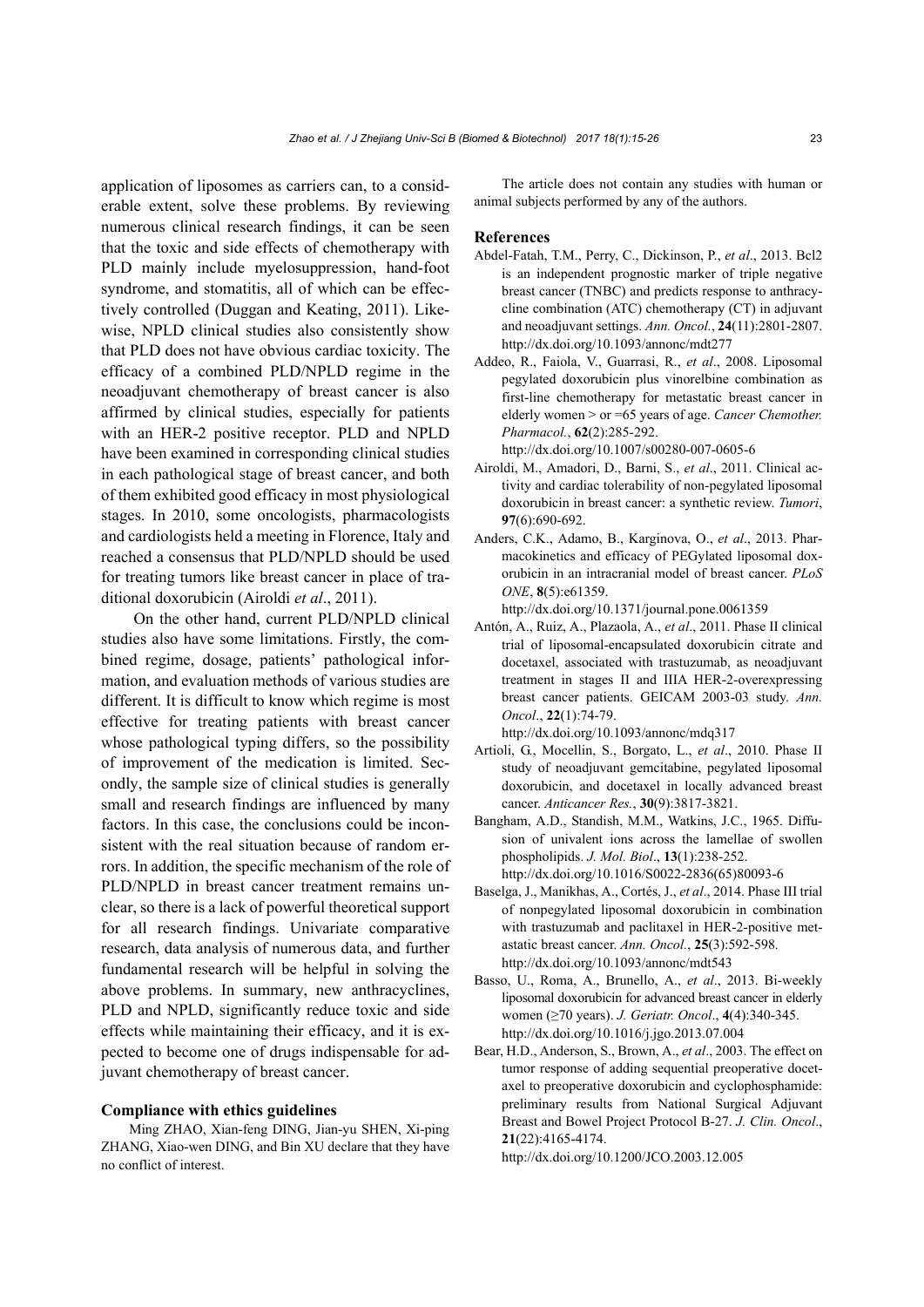- Chen, S., Jiang, Y.Z., Huang, L., *et al*., 2013. The residual tumor autophagy marker LC3B serves as a prognostic marker in local advanced breast cancer after neoadjuvant chemotherapy. *Clin. Cancer Res*., **19**(24):6853-6862. http://dx.doi.org/10.1158/1078-0432.CCR-13-1617
- Davidson, N., Camburn, T., Keary, I., *et al*., 2014. Substituting doxorubicin with nonpegylated liposomal doxorubicin for the treatment of early breast cancer: results of a retrospective study. *Int. J. Breast Cancer*, **2014**:984067. http://dx.doi.org/10.1155/2014/984067
- Dellapasqua, S., Mazza, M., Rosa, D., *et al*., 2011. Pegylated liposomal doxorubicin in combination with low-dose metronomic cyclophosphamide as preoperative treatment for patients with locally advanced breast cancer. *Breast*, **20**(4):319-323.

http://dx.doi.org/10.1016/j.breast.2011.02.014

- Duggan, S.T., Keating, G.M., 2011. Pegylated liposomal doxorubicin: a review of its use in metastatic breast cancer, ovarian cancer, multiple myeloma and AIDS-related Kaposi's sarcoma. *Drugs*, **71**(18):2531-2558. http://dx.doi.org/10.2165/11207510-000000000-00000
- Franchina, T., Adamo, B., Ricciardi, G.R., *et al*., 2012. Activity of pegylated liposomal doxorubicin in combination with gemcitabine in triple negative breast cancer with skin involvement: two case reports. *Cancer Biol. Ther.*, **13**(7): 472-476.

http://dx.doi.org/10.4161/cbt.19593

Gagliato, D.M., Jardim, D.L., Marchesi, M.S., *et al*., 2016. Mechanisms of resistance and sensitivity to anti-HER2 therapies in HER2+ breast cancer. *Oncotarget*, **7**(39): 64431-64446.

http://dx.doi.org/10.18632/oncotarget.7043

Gavilá, J., Guerrero, Á., Climent, M.Á., *et al*., 2015. Efficacy and safety of neoadjuvant chemotherapy with concurrent liposomal-encapsulated doxorubicin, paclitaxel and trastuzumab for human epidermal growth factor receptor 2-positive breast cancer in clinical practice. *Int. J. Clin. Oncol*., **20**(3):480-489.

http://dx.doi.org/10.1007/s10147-014-0727-x

Goel, P.N., Gude, R.P., 2014. Delineating the anti-metastatic potential of pentoxifylline in combination with liposomal doxorubicin against breast cancer cells. *Biomed. Pharmacother.*, **68**(2):191-200.

http://dx.doi.org/10.1016/j.biopha.2013.11.003

Gogas, H., Papadimitriou, C., Kalofonos, H.P., *et al*., 2002. Neoadjuvant chemotherapy with a combination of pegylated liposomal doxorubicin (Caelyx) and paclitaxel in locally advanced breast cancer: a phase II study by the Hellenic Cooperative Oncology Group. *Ann. Oncol*., **13**(11):1737- 1742.

http://dx.doi.org/10.1093/annonc/mdf284

Greish, K., Sawa, T., Fang, J., *et al*., 2004. SMA-doxorubicin, a new polymeric micellar drug for effective targeting to solid tumours. *J. Control. Release*, **97**(2):219-230. http://dx.doi.org/10.1016/j.jconrel.2004.03.027

Hortobágyi, G.N., 1997. Anthracyclines in the treatment of

cancer. An overview. *Drugs*, **54**(Suppl. 4):1-7. http://dx.doi.org/10.2165/00003495-199700544-00003

- Jehn, C.F., Hemmati, P., Lehenbauer-Dehm, S., *et al*., 2016. Biweekly pegylated liposomal doxorubicin (Caelyx) in heavily pretreated metastatic breast cancer: a phase 2 study. *Clin. Breast Cancer*, **16**(6):514-519. http://dx.doi.org/10.1016/j.clbc.2016.06.001
- Karpinska, A., Safranow, K., Kładny, J., *et al*., 2015. The influence of obesity on results of AT (doxorubicin plus docetaxel) neoadjuvant chemotherapy in locally advanced breast cancer patients. *Pol. Przegl. Chir*., **87**(5): 231-237.
- Kim, H.J., Im, S.A., Keam, B., *et al*., 2015. *ABCB1* polymorphism as prognostic factor in breast cancer patients treated with docetaxel and doxorubicin neoadjuvant chemotherapy. *Cancer Sci.*, **106**(1):86-93. http://dx.doi.org/10.1111/cas.12560
- Kong, G., Anyarambhatla, G., Petros, W.P., *et al*., 2000. Efficacy of liposomes and hyperthermia in a human tumor xenograft model: importance of triggered drug release. *Cancer Res.*, **60**(24):6950-6957.
- Lien, M.Y., Liu, L.C., Wang, H.C., *et al*., 2014. Safety and efficacy of pegylated liposomal doxorubicin-based adjuvant chemotherapy in patients with stage I–III triplenegative breast cancer. *Anticancer Res.*, **34**(12):7319- 7326.
- Linot, B., Campone, M., Augereau, P., *et al*., 2014. Use of liposomal doxorubicin cyclophosphamide combination in breast cancer patients with brain metastases: a monocentric retrospective study. *J. Neuro-Oncol.*, **117**(2):253-259. http://dx.doi.org/10.1007/s11060-014-1378-5
- Lu, Y.C., Ou-Yang, F., Hsieh, C.M., *et al*., 2016. Pegylated liposomal doxorubicin as adjuvant therapy for stage I-III operable breast cancer. *In Vivo*, **32**(2):159-163.
- Minotti, G., Menna, P., Salvatorelli, E., *et al*., 2004. Anthracyclines: molecular advances and pharmacologic developments in antitumor activity and cardiotoxicity. *Pharmacol. Rev.*, **56**(2):185-229. http://dx.doi.org/10.1124/pr.56.2.6
- Mitra, S., Gaur, U., Ghosh, P.C., *et al*., 2001. Tumour targeted delivery of encapsulated dextran-doxorubicin conjugate using chitosan nanoparticles as carrier. *J. Control. Release*, **74**(1-3):317-323.

http://dx.doi.org/10.1016/S0168-3659(01)00342-X

- O'Reilly, E.A., Gubbins, L., Sharma, S., *et al*., 2016. The fate of chemoresistance in triple negative breast cancer (TNBC). *BBA Clin*., **3**(3):257-275.
- Palmieri, C., Misra, V., Januszewski, A., *et al*., 2014. Multicenter experience of nonpegylated liposomal doxorubicin use in the management of metastatic breast cancer. *Clin. Breast Cancer*, **14**(2):85-93.

http://dx.doi.org/10.1016/j.clbc.2013.10.011

Petersen, G.H., Alzghari, S.K., Chee, W., *et al*., 2016. Metaanalysis of clinical and preclinical studies comparing the anticancer efficacy of liposomal versus conventional nonliposomal doxorubicin. *J. Control. Release*, **232**:255-264.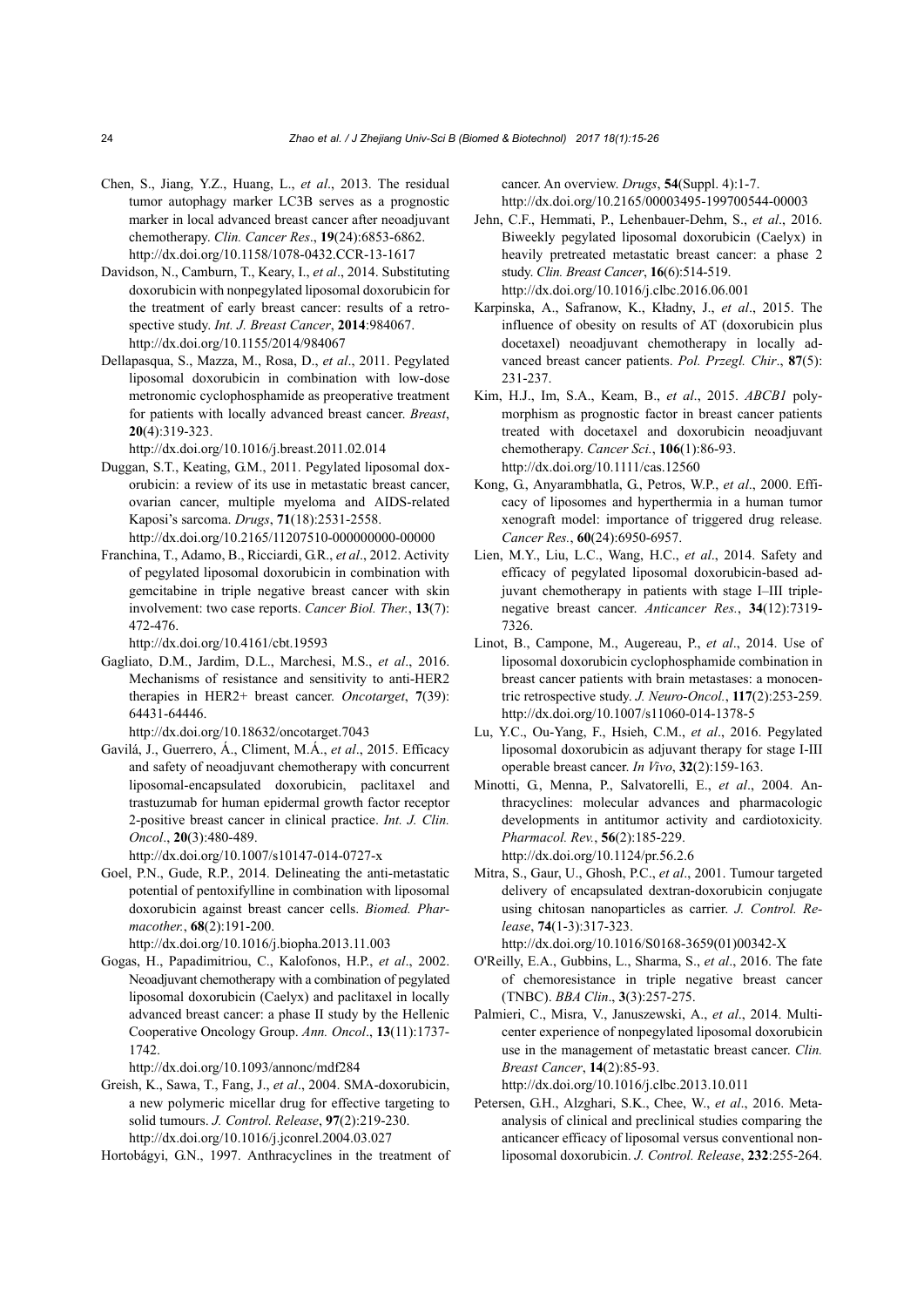http://dx.doi.org/10.1016/j.jconrel.2016.04.028

- Pircher, M., Mlineritsch, B., Fridrik, M.A., *et al*., 2015. Lapatinibplus-pegylated liposomal doxorubicin in advanced HER-2-positive breast cancer following trastuzumab: a phase II trial. *Anticancer Res*., **35**(1):517-521.
- Rau, K.M., Lin, Y.C., Chen, Y.Y., *et al*., 2015. Pegylated liposomal doxorubicin (Lipo-Dox®) combined with cyclophosphamide and 5-fluorouracil is effective and safe as salvage chemotherapy in taxane-treated metastatic breast cancer: an open-label, multi-center, non-comparative phase II study. *BMC Cancer*, **15**:423-431. http://dx.doi.org/10.1186/s12885-015-1433-4
- Rossi, D., Baldelli, A.M., Casadei, V., *et al*., 2008. Neoadjuvant chemotherapy with low dose of pegylated liposomal doxorubicin plus weekly paclitaxel in operable and locally advanced breast cancer. *Anti-Cancer Drugs*, **19**(7): 733-737.

http://dx.doi.org/10.1097/CAD.0b013e3283043585

Ryman, B.E., Whelan, W.J., 1971. New aspects of glycogen metabolism. *Adv. Enzymol. Relat. Areas Mol. Biol.*, **34**(4): 285-443.

http://dx.doi.org/10.1002/9780470122792.ch6

Saracchini, S., Foltran, L., Tuccia, F., *et al*., 2013. Phase II study of liposome-encapsulated doxorubicin plus cyclophosphamide, followed by sequential trastuzumab plus docetaxel as primary systemic therapy for breast cancer patients with HER-2 overexpression or amplification. *Breast*, **22**(6):1101-1107.

http://dx.doi.org/10.1016/j.breast.2013.09.001

Schmid, P., Krocker, J., Schulz, C.O., *et al*., 2005a. Primary chemotherapy with gemcitabine, liposomal doxorubicin and docetaxel in patients with locally advanced breast cancer: results of a phase I trial. *Anti-Cancer Drugs*, **16**(1): 21-29.

http://dx.doi.org/10.1097/00001813-200501000-00003

Schmid, P., Krocker, J., Jehn, C., *et al*., 2005b. Primary chemotherapy with gemcitabine as prolonged infusion, non-pegylated liposomal doxorubicin and docetaxel in patients with early breast cancer: final results of a phase II trial. *Ann. Oncol.*, **16**(10):1624-1631.

http://dx.doi.org/10.1093/annonc/mdi321

Siegel, R., Ma, J., Zou, Z.H., 2014. Cancer statistics, 2014. *CA Cancer J. Clin*., **64**(1):9-29.

http://dx.doi.org/10.3322/caac.21208

Smorenburg, C.H., de Groot, S.M., van Leeuwen-Stok, A.E., *et al*., 2014. A randomized phase III study comparing pegylated liposomal doxorubicin with capecitabine as first-line chemotherapy in elderly patients with metastatic breast cancer: results of the OMEGA study of the Dutch Breast Cancer Research Group BOOG. *Ann. Oncol*., **25**(3):599-605.

http://dx.doi.org/10.1093/annonc/mdt588

Sparano, J.A., Makhson, A.N., Semiglazov, V.F., *et al*., 2009. Pegylated liposomal doxorubicin plus docetaxel significantly improves time to progression without additive cardiotoxicity compared with docetaxel monotherapy in patients with advanced breast cancer previously treated with neoadjuvant-adjuvant anthracycline therapy: results from a randomized phase III study. *J. Clin. Oncol*., **27**(27): 4522-4529.

http://dx.doi.org/10.1200/JCO.2008.20.5013

- Templeton, A.J., Ribi, K., Surber, C., *et al*., 2014. Prevention of palmar–plantar erythrodysesthesia with an antiperspirant in breast cancer patients treated with pegylated liposomal doxorubicin (SAKK 92/08). *Breast*, **23**(3):244-249. http://dx.doi.org/10.1016/j.breast.2014.02.005
- Torrisi, R., Montagna, E., Scarano, E., *et al*., 2011. Neoadjuvant pegylated liposomal doxorubicin in combination with cisplatin and infusional fluoruracil (CCF) with and without endocrine therapy in locally advanced primary or recurrent breast cancer. *Breast*, **20**(1):34-38. http://dx.doi.org/10.1016/j.breast.2010.06.005
- Tuxen, M.K., Cold, S., Tange, U.B., *et al*., 2014. Phase II study of neoadjuvant pegylated liposomal doxorubicin and cyclophosphamide±trastuzumab followed by docetaxel in locally advanced breast cancer. *Acta Oncol*., **53**(10):1440- 1445.

http://dx.doi.org/10.3109/0284186X.2014.921727

Tyagi, P., Wu, P.C., Chancellor, M., *et al*., 2006. Recent advances in intravesical drug/gene delivery. *Mol. Pharm*., **3**(4):369-379.

http://dx.doi.org/10.1021/mp060001j

- Uriarte-Pinto, M., Escolano-Pueyo, Á., Gimeno-Ballester, V., *et al*., 2016. Trastuzumab, non-pegylated liposomalencapsulated doxorubicin and paclitaxel in the neoadjuvant setting of HER-2 positive breast cancer. *Int. J. Clin. Pharm.*, **38**(2):446-453. http://dx.doi.org/10.1007/s11096-016-0278-5
- Vici, P., Pizzuti, L., Gamucci, T., *et al*., 2014. Non-pegylated liposomal doxorubicin cyclophosphamide in sequential regimens with taxanes as neoadjuvant chemotherapy in breast cancer patients. *J. Cancer*, **5**(6):398-405. http://dx.doi.org/10.7150/jca.9132
- Vujaskovic, Z., Kim, D.W., Jones, E., *et al*., 2010. A phase I/II study of neoadjuvant liposomal doxorubicin, paclitaxel, and hyperthermia in locally advanced breast cancer. *Int. J. Hyperthermia*, **26**(5):514-521. http://dx.doi.org/10.3109/02656731003639364
- Wu, S.K., Chiang, C.F., Hsu, Y.H., *et al*., 2014. Short-time focused ultrasound hyperthermia enhances liposomal doxorubicin delivery and antitumor efficacy for brain metastasis of breast cancer. *Int. J. Nanomed.*, **9**(9):4485- 4494.
- Xing, M., Yan, F., Yu, S., *et al*., 2015. Efficacy and cardiotoxicity of liposomal doxorubicin-based chemotherapy in advanced breast cancer: a meta-analysis of ten randomized controlled trials. *PLoS ONE*, **10**(7):e0133569. http://dx.doi.org/10.1371/journal.pone.0133569
- Xu, S., Wei, Q., Guo, J., *et al*., 2015. FOXA1 expression significantly predict response to chemotherapy in estrogen receptor-positive breast cancer patients. *Ann. Surg. Oncol*., **22**(6):2034-2039.

http://dx.doi.org/10.1245/s10434-014-4313-2

Yokoyama, M., 2005. Drug targeting with nano-sized carrier